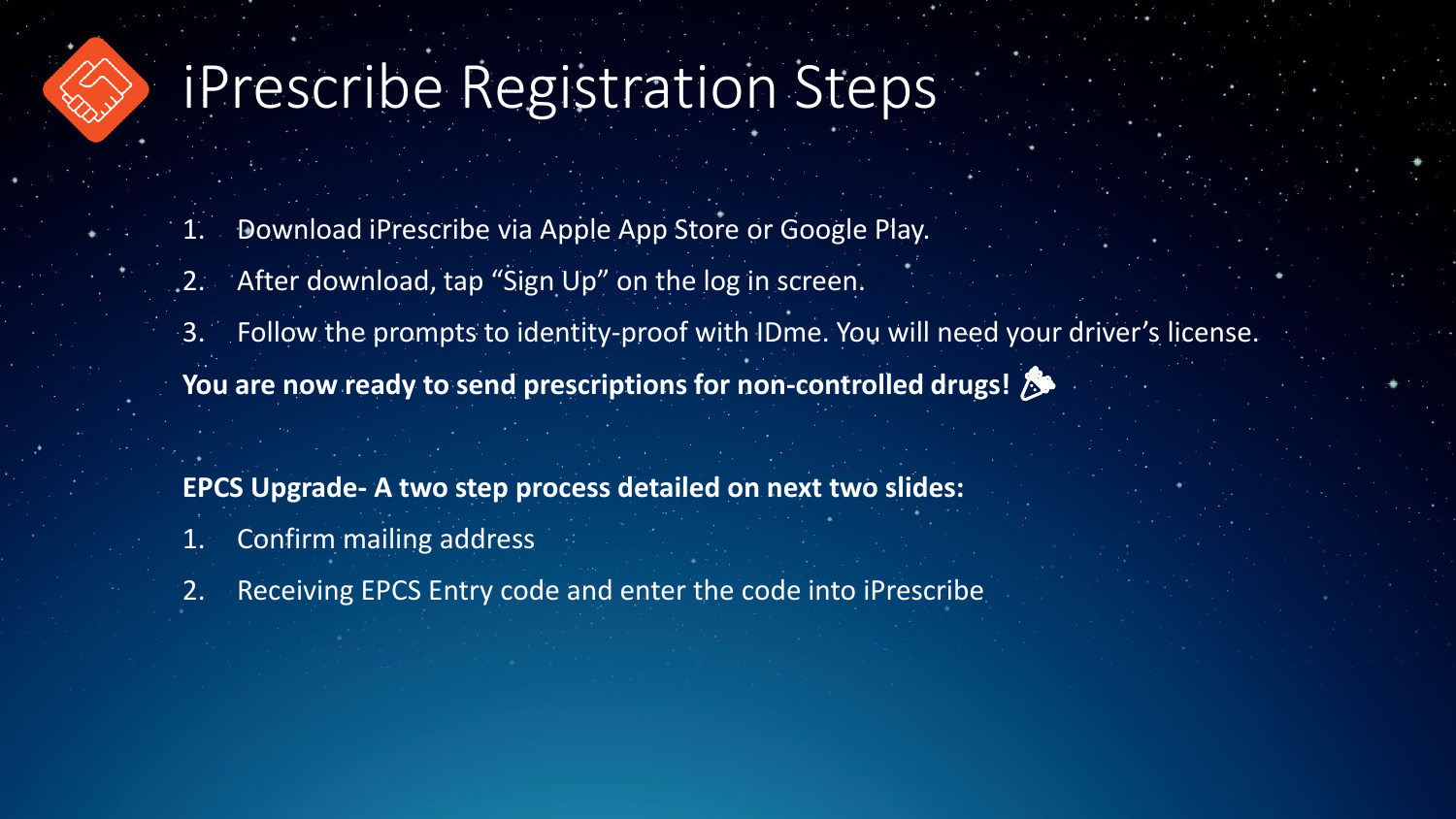

## iPrescribe Registration Steps-EPCS

Starting the EPCS Entry Process:

- 1. Tap the menu button in the top left corner
- 2. Tap "Enroll Now" in the menu
- 3. Review the steps and tap "Get Started"
- 4. Review the mailing address. If you have access to that address tap "Yes, send me a mailer code" button
	- a. If you do not, you will need to update your profile with the DEA
- 5. Sit back and wait for your mailer! In the meantime, you can write non-controlled drugs using iPrescribe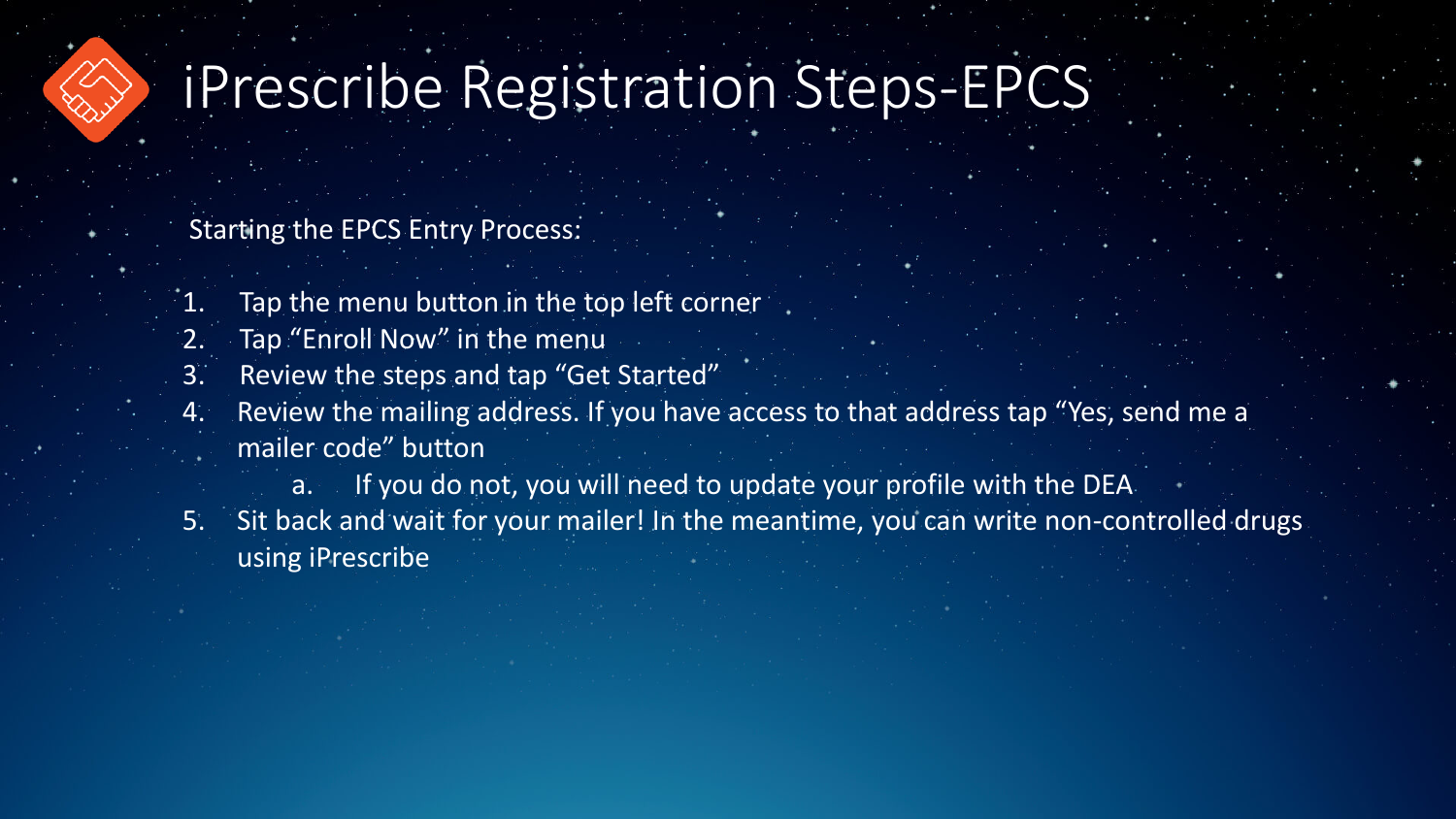

## iPrescribe Registration Steps-EPCS

Finishing the EPCS Entry Process:

To finish the EPCS Entry process, users will have to scan or enter the code provided on in the mailer by following these steps:

- 1. Once you have received your mailer, log in to iPrescribe, tap the menu button in the top left corner
- 2. Tap "Controlled Rx" in the menu
- 3. Choose if you'd prefer to scan the QR code or type the code in manually
- 4. If choosing the QR code, you'll need to give iPrescribe access to your camera
- 5. If using the QR code, align the view of the camera with the QR code on the mailer. If you entering the code, enter the code manually
- 6. Once successfully scanned, enter your password and the six digit number from your token – and you're done! You are now able to write controlled substance prescriptions with iPrescribe.